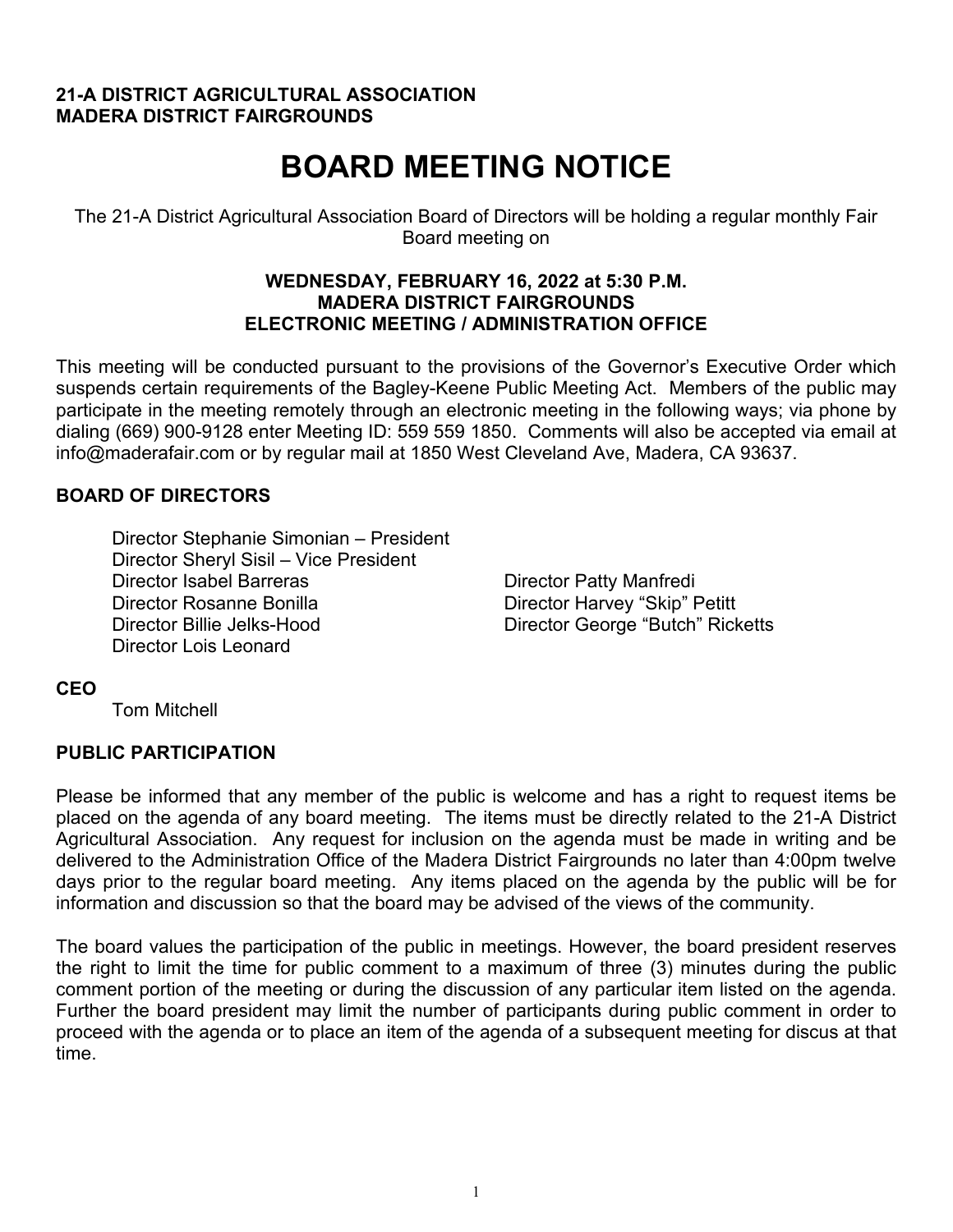# **AMERICANS WITH DISABILITIES ACT**

Pursuant to the Americans with Disabilities act, individuals who, because of a disability, need special assistance to attend or participate in any 21-A District Agricultural Association Board meeting may request assistance at the Administration Office, 1850 West Cleveland Ave, Madera, CA or by calling 559-674-8511 during normal business hours of 8:00am to 4:30pm, Monday through Friday. Please provide one (1) week notice whenever possible.

Agendas are available at www.maderafair.com. Any questions on an agenda item may be directed to the Fair Manager at 559-674-8511.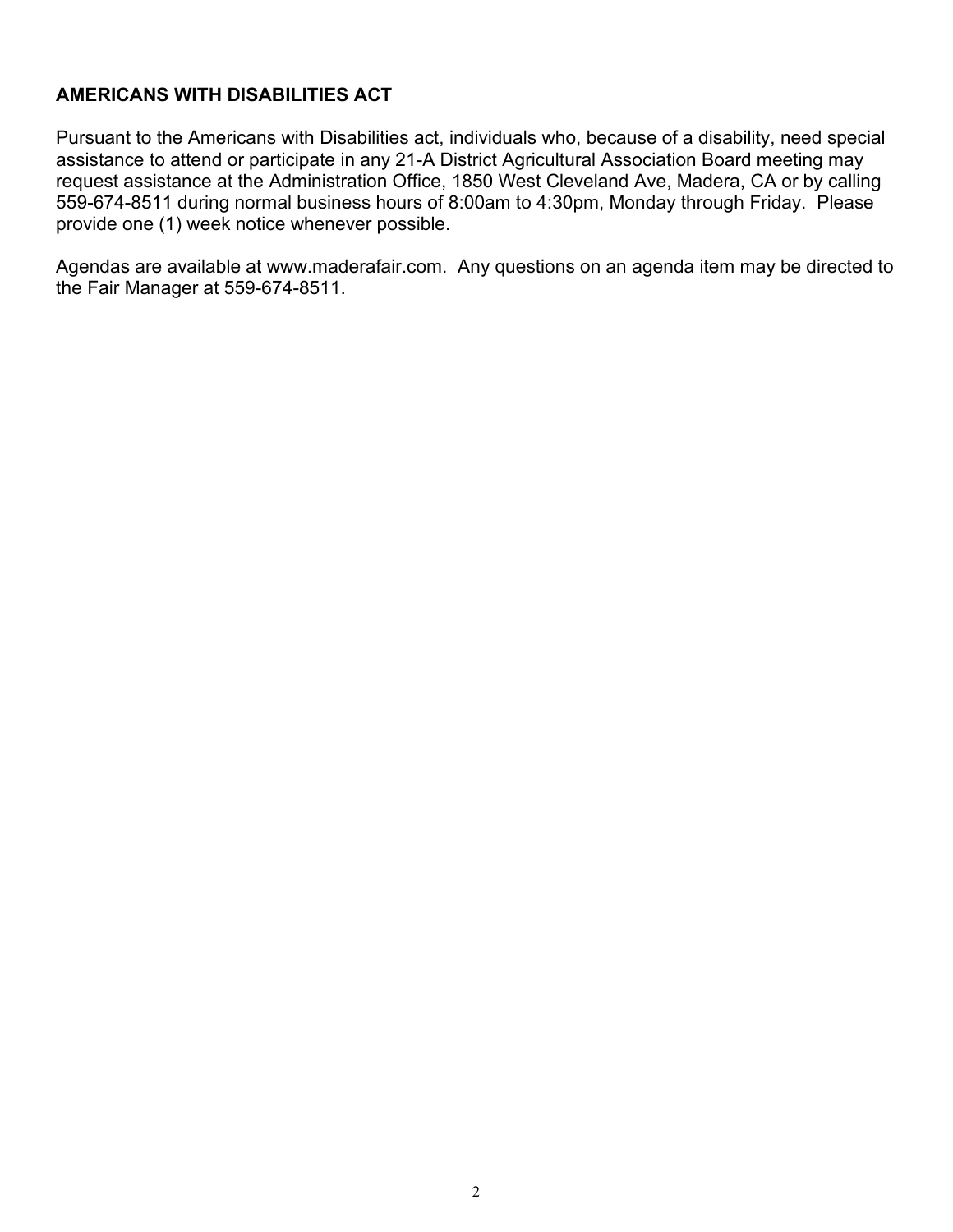#### **21-A DISTRICT AGRICULTURAL ASSOCIATION MADERA DISTRICT FAIRGROUNDS**

Regular Meeting of the Board of Directors Administration Office / Board Room / Zoom **5:30 P.M., Wednesday, February 16, 2022**

# **A G E N D A**

# **1. CALL TO ORDER** – President Simonian

Items listed on this agenda may be considered in any order at the discretion of the President. All items listed on this agenda, in any category, may be considered for action by the Board. Any item not listed on the agenda will not be discussed or considered by the Board.

# **2. ROLL CALL AND DIRECTORS ABSENT**

# **3. DELARATION OF QUORUM / AGENDA APPROVAL**

- **1. Declaration of Quorum**
- **2. Approval to Hold Remote Teleconference Meeting Under Governor's Executive Order**
- **3. Review and Approval of Agenda**

# **4. INTRODUCTION OF GUESTS AND STAFF**

#### **5. PUBLIC COMMENT**

Public comment is a right granted to the public. It is reserved for items that are NOT listed on the agenda, but under the Board's jurisdiction. Please be informed that public participation under Public Comment will be limited to three (3) minutes per speaker and in accordance with state law, the Board will not comment on or otherwise consider any Public Comment item for business until and unless such item has been properly agendized at a future meeting.

#### **6. CORRESPONDENCE**

Correspondence from CDFA. CDFA/F&E correspondence may be viewed in entirety at [www.cdfa.ca.gov/fe](http://www.cdfa.ca.gov/fe) under the "Correspondence" tab.

#### **7. PRESENTATIONS**

None

#### **8. CONSENT CALENDAR**

All items under the Consent Calendar will be enacted in accordance with recommended action under one motion unless trailed from the Consent Calendar by the Board. Trailed items will be considered separately after the motion to approve the consent calendar.

- **1. Review and Approval of Minutes –** None
- **2. Review and Approval of Monthly Financial Statements –** None
- *3.* **Review of Rental and Standard Agreements –** None